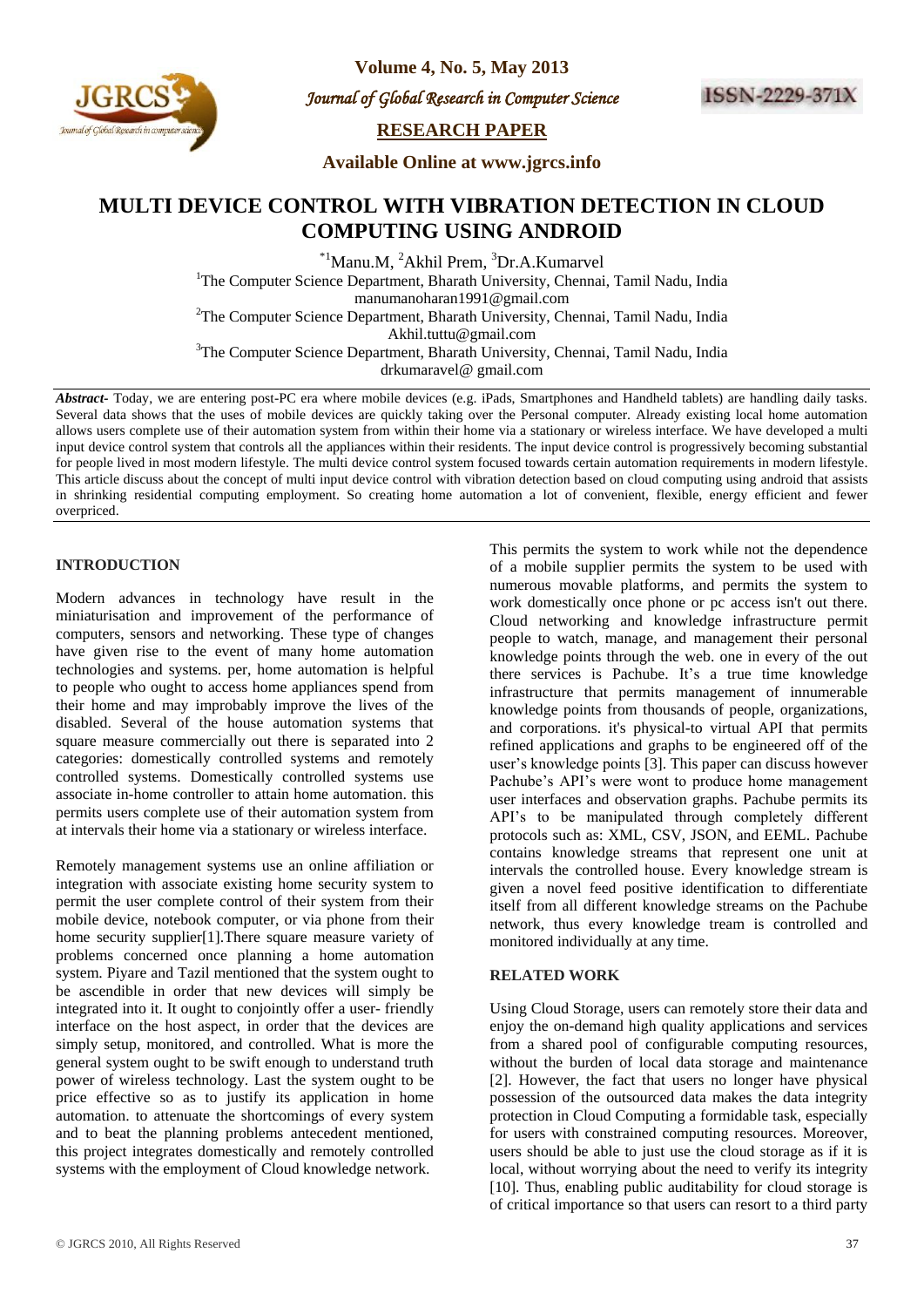auditor (TPA) to check the integrity of outsourced data and be worry-free[4]. To securely introduce an effective TPA, the auditing process should bring in no new vulnerabilities towards user data privacy, and introduce no additional online burden to user. In this paper, we propose a secure cloud storage system supporting privacy-preserving public auditing. We further extend our result to enable the TPA to perform audits for multiple users simultaneously and efficiently. Extensive security and performance analysis show the proposed schemes are provably secure and highly efficient.

Home Automation and Security system for mobile devices, which leverages mobile technology to provide essential security to our homes and associated control operations. In particular, with the help of mobile devices, HASec operates and controls motion detectors and video cameras for remote sensing and surveillance, streams live video and records it for future playback, and finally manages operations on home appliances, such as turning ON/OFF a television or microwave or altering the intensity of lighting around the house[5]. The proposed home security solution hinges on our novel integration of cameras and motion detectors into a mobile application. For instance, when motion is detected, the cameras automatically initiate recording and the iOS device alerts the homeowner of the possible intrusion. HASec has two main components interacting with each other: the iOS application that executes on the mobile device and server-side scripts that run in a cloud. Although HA-Sec is implemented for Apple's iOS devices such as iPhone, iPod Touch, and iPad, it can be easily ported to other mobile platforms. Furthermore, our application is not only limited to smart-phones but also can be used by feature phones through their browsers.

Cloud Computing has been envisioned as the next generation architecture of IT Enterprise. In contrast to traditional solutions, where the IT services are under proper physical, logical and personnel controls, Cloud Computing moves the application software and databases to the large data centers, where the management of the data and services may not be fully trustworthy. This unique attribute, however, poses many new security challenges which have not been well understood. In this article, we focus on cloud data storage security, which has always been an important aspect of quality of service. To ensure the correctness of users" data in the cloud, we propose an effective and flexible distributed scheme with two salient features, opposing to its predecessors. By utilizing the homomorphic token with distributed verification of erasure-coded data, our scheme achieves the integration of storage correctness insurance and data error localization, i.e., the identification of misbehaving  $server(s)[6]$ . Unlike most prior works, the new scheme further supports secure and efficient dynamic operations on data blocks, including: data update, delete and append.

Extensive security and performance analysis shows that the proposed scheme is highly efficient and resilient against Byzantine failure, malicious data modification attack, and even server colluding attacks[8].In an ageing world, maintaining good health and independence for as long as

possible is essential. Instead of hospitalization or institutionalization, the elderly and disabled can be assisted in their own environment 24 h a day with numerous 'smart' devices. The concept of the smart home is a promising and cost-effective way of improving home care for the elderly and the disabled in a non-obtrusive way, allowing greater independence, maintaining good health and preventing social isolation. Smart homes are equipped with sensors, actuators, and/or biomedical monitors. The devices operate in a network connected to a remote centre for data collection and processing. The remote centre diagnoses the ongoing situation and initiates assistance procedures as required. The technology can be extended to wearable and *in vivo* implantable devices to monitor people 24 h a day both inside and outside the house.

This review describes a selection of projects in developed countries on smart homes examining the various technologies available. Advantages and disadvantages, as well as the impact on modern society, are discussed. Finally, future perspectives on smart homes as part of a home-based health care network are presented. [7]Wireless home automation networks comprise wireless embedded sensors and actuators that enable monitoring and control applications for home user comfort and efficient home management. This article surveys the main current and emerging solutions that are suitable for WHANs, including ZigBee, Z-Wave, INSTEON, Wavenis, and IP-based technology.

# **ARCHITECTURE DIAGRAM**



#### **EXISTING SYSTEM**

Only a few Device control method is Wireless and most of our home Appliances control is via Wiredconnection. If in any respect there's wireless communication has its own vary. Control of Devices is achieved during a Short vary only.[9]

# **PROPOSED SYSTEM**

In this, we've got developed a Home Automation system that employs the combination of android mobile devices, cloud computing, wireless communication, and remote of